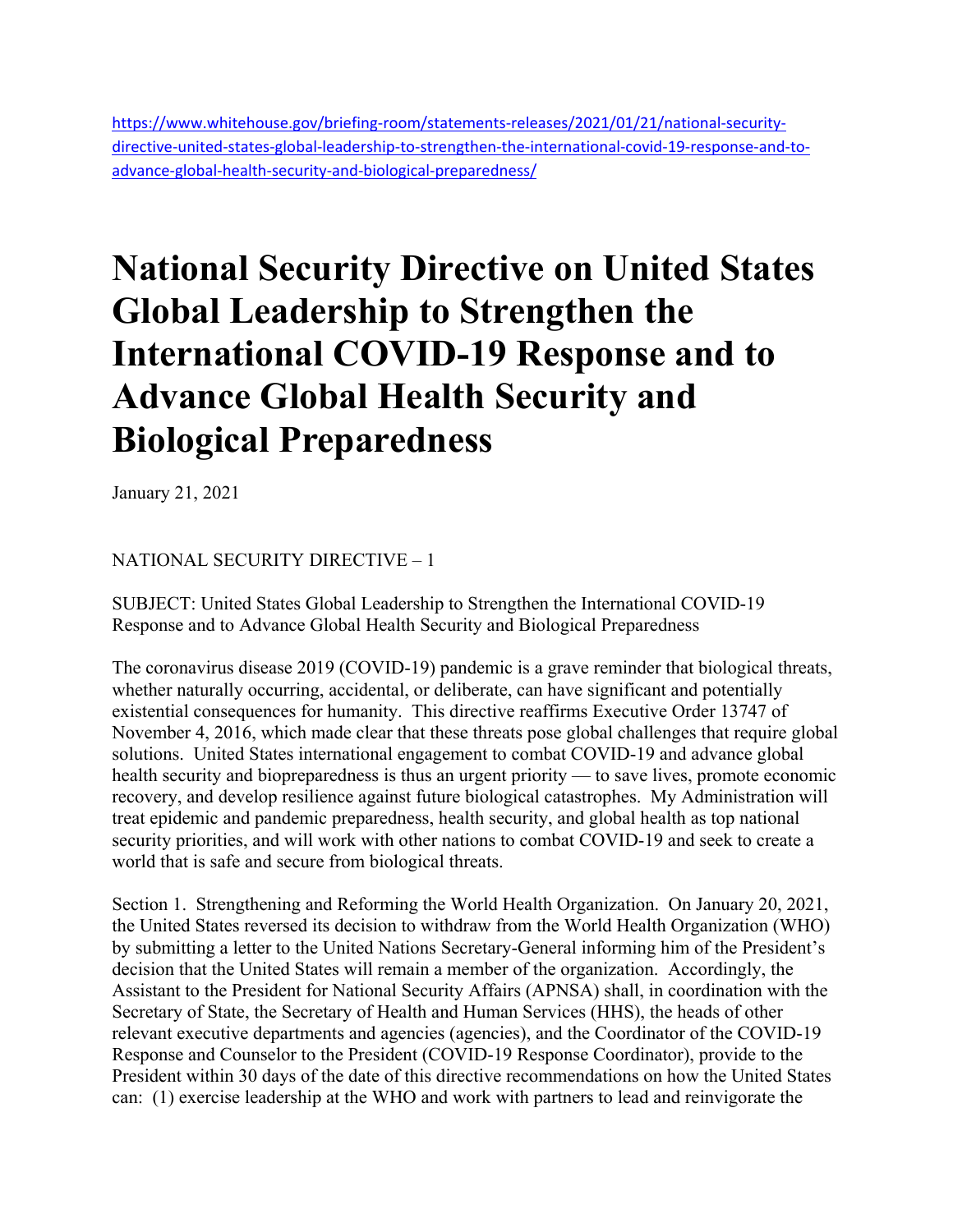international COVID-19 response; (2) participate in international efforts to advance global health, health security, and the prevention of future biological catastrophes; and (3) otherwise strengthen and reform the WHO.

Sec. 2. United States Leadership in the Global Response to COVID-19.

(a) COVID-19 Global Vaccination, Research, and Development. In order to support global vaccination and research and development for treatments, tests, and vaccines:

(i) The Secretary of State and the Secretary of HHS shall inform the WHO and Gavi, the Vaccine Alliance, of the United States' intent to support the Access to COVID-19 Tools (ACT) Accelerator and join the multilateral vaccine distribution facility, known as the COVID-19 Vaccine Global Access (COVAX) Facility. The Secretaries shall also promptly deliver to the President, through the APNSA and the COVID-19 Response Coordinator, a framework for donating surplus vaccines, once there is sufficient supply in the United States, to countries in need, including through the COVAX Facility.

(ii) The Secretary of State and the Secretary of HHS, in coordination with the heads of other relevant agencies, shall promptly deliver to the APNSA and the COVID-19 Response Coordinator a plan for engaging with and strengthening multilateral initiatives focused on the global COVID-19 response, including the organizations identified in section 2(a)(i) and other initiatives focused on equitable development and distribution of vaccines, therapeutics, tests, and personal protective equipment, such as the Coalition for Epidemic Preparedness Innovations and the Global Fund to Fight AIDS, Tuberculosis and Malaria.

(b) Health, Diplomatic, and Humanitarian Response to COVID-19. In order to enable the United States to play an active role in the international COVID-19 public health and humanitarian response, including with respect to the pandemic's secondary effects:

(i) The Secretary of State, in coordination with the Secretary of HHS, the Administrator of the United States Agency for International Development (USAID), the Director of the Centers for Disease Control and Prevention (CDC), and the heads of other relevant agencies, shall promptly develop and submit to the President, through the APNSA and the COVID-19 Response Coordinator, a Government-wide plan to combat the global COVID-19 pandemic, which shall identify principal strategic objectives, corresponding lines of effort, and lead agencies.

(ii) The Secretary of State shall, in coordination with the heads of other relevant agencies, promptly review and, as necessary, adjust the United States' current and planned future deployments of public health, health security, and health diplomacy personnel overseas focused on the COVID-19 response, taking into account best practices for such deployments from partner nations' COVID-19 response strategies.

(iii) Within 14 days of the date of this directive or as soon as possible thereafter, the Secretary of State shall develop, in consultation with the Secretary of HHS, the Representative of the United States to the United Nations, the Administrator of USAID, and the Director of the CDC, a diplomatic outreach plan for enhancing the United States' response to the COVID-19 pandemic,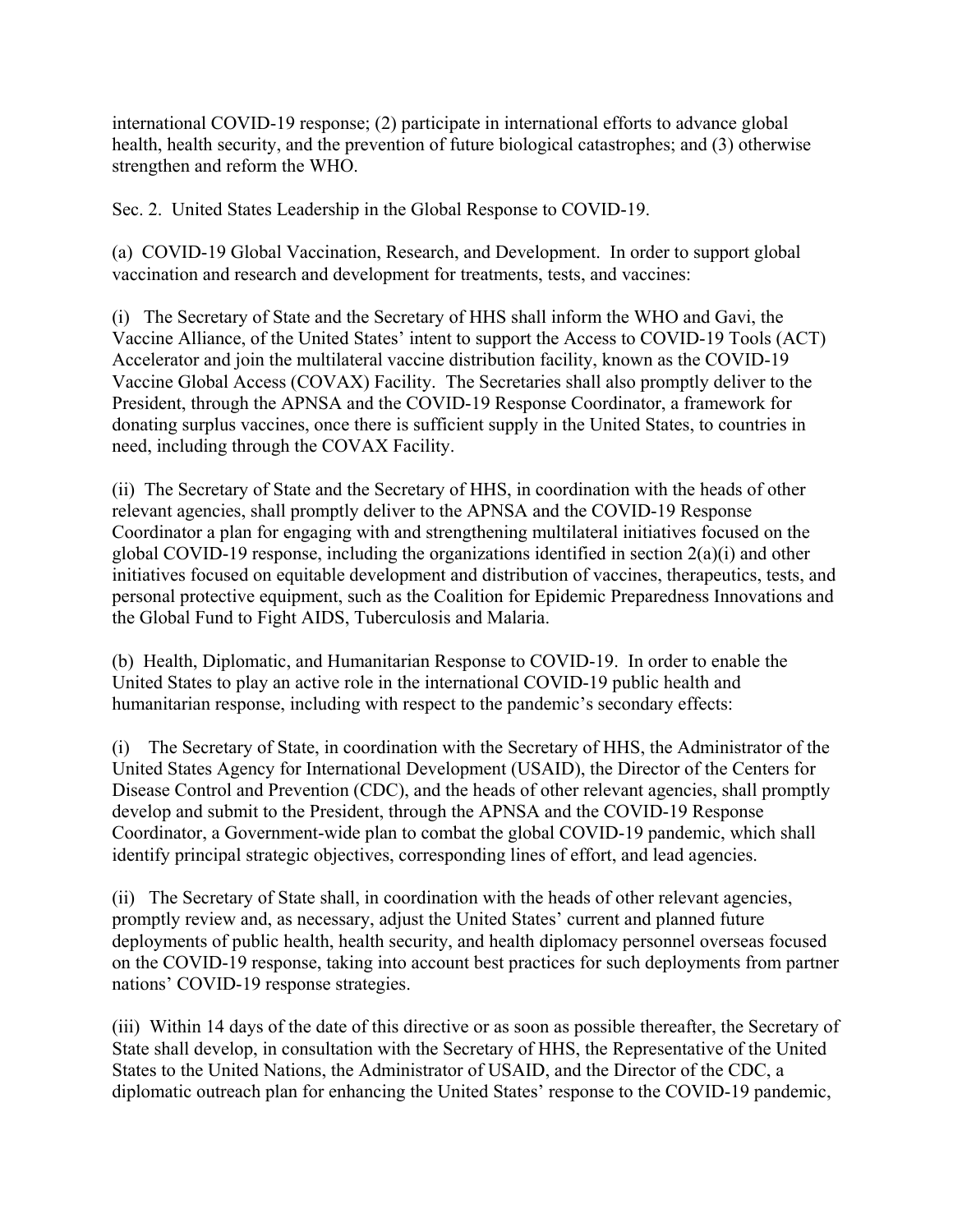with a focus on engaging partner nations, the United Nations (including the United Nations Security Council), and other multilateral stakeholders on:

(A) the financing of and capacity for strengthening the global COVID-19 response;

(B) the provision of assistance, including in humanitarian settings and to mitigate secondary impacts of the COVID-19 pandemic such as food insecurity and gender-based violence; and

(C) the provision of support, including with the United Nations and other relevant multilateral fora, for the capacity of the most vulnerable communities to prevent, detect, respond to, mitigate, and recover from impacts of COVID-19.

(c) COVID-19 Sanctions Relief.The Secretary of State, the Secretary of the Treasury, and the Secretary of Commerce, in consultation with the Secretary of HHS and the Administrator of USAID, shall promptly review existing United States and multilateral financial and economic sanctions to evaluate whether they are unduly hindering responses to the COVID-19 pandemic, and provide recommendations to the President, through the APNSA and the COVID-19 Response Coordinator, for any changes in approach.

Sec. 3. Review of Funding for COVID-19 Response and Global Health Security and Biodefense. In order to ensure that global health security considerations are central to United States foreign policy, global health policy, and national security, the Director of the Office of Management and Budget shall, in coordination with the heads of relevant agencies and the APNSA:

(a) review the funding allocated for the COVID-19 response, including the secondary impacts of the pandemic, as well as for global health security, global health, pandemic preparedness, and biodefense; and

(b) provide the President with an assessment of whether that funding, as well as funding for subsequent budgetary years, is sufficient to support operations and administrative needs related to the COVID-19 response, as well as future global health security, global health, pandemic preparedness, and biodefense needs.

Sec. 4. Financing for Global Health Security.In order to develop a health security financing mechanism, make strategic use of multilateral and bilateral channels and institutions, and assist developing countries in preparing for, preventing, detecting, and responding to COVID-19 and other infectious disease threats:

(a) The APNSA, in coordination with the Secretary of State, the Secretary of the Treasury, the Secretary of HHS, the Administrator of USAID, the Chief Executive Officer of the United States International Development Finance Corporation, and the heads of other agencies providing foreign assistance and development financing, shall promptly provide to the President recommendations for creating an enduring international catalytic financing mechanism for advancing and improving existing bilateral and multilateral approaches to global health security.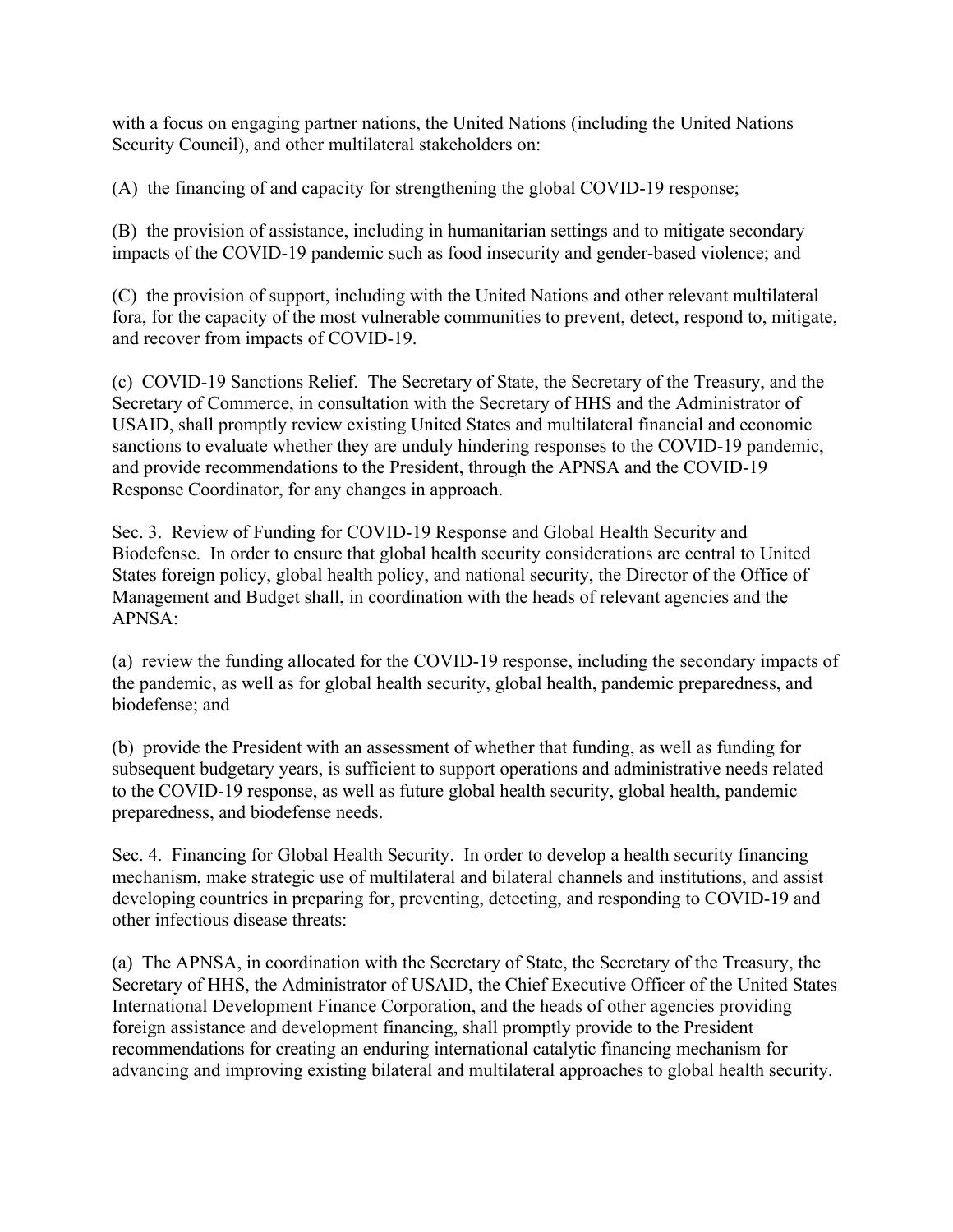(b) The Secretary of the Treasury shall promptly provide to the President, through the APNSA, a strategy on how the United States can promote in international financial institutions, including the World Bank Group and International Monetary Fund, financing, relief, and other policies that are aligned with and support the goals of combating COVID-19 and strengthening global health security.

Sec. 5. Advancing Global Health Security and Epidemic and Pandemic Preparedness.

(a) The APNSA shall:

(i) coordinate the Federal Government's efforts to prepare for, prevent, detect, respond to, and recover from biological events, and to advance global health security, international pandemic preparedness, and global health resilience;

(ii) coordinate the development of priorities for, and elevate United States leadership and assistance in support of, the Global Health Security Agenda;

(iii) conduct, in coordination with the heads of relevant agencies, a review of existing United States health security policies and strategies and develop recommendations for how the Federal Government may update them, including by, as appropriate: developing stronger global institutions focused on harmonizing crisis response for emerging biological events and public health emergencies; taking steps to strengthen the global pandemic supply chain and address any barriers to the timely delivery of supplies in response to a pandemic; working with partner countries and international organizations to strengthen and implement the International Health Regulations; reducing racial and ethnic disparities in the COVID-19 global response and disproportionate impacts on marginalized and indigenous communities, women and girls, and other groups; reviewing and developing priorities for multilateral fora aimed at reducing the risk of deliberate or accidental biological events; combating antimicrobial resistance; and fighting climate change as a driver of health threats; and

(iv) develop, in coordination with the Secretary of State, the Secretary of HHS, the Administrator of USAID, the Director of the CDC, and the heads of other relevant agencies, protocols for coordinating and deploying a global response to emerging high-consequence infectious disease threats. These protocols should outline the respective roles for relevant agencies in facilitating and supporting such response operations, including by establishing standard operating procedures for how USAID and the CDC coordinate their response efforts.

(b) The APNSA, in coordination with the COVID-19 Response Coordinator, the Assistant to the President for Domestic Policy, and the heads of relevant agencies, shall promptly develop a plan for establishing an interagency National Center for Epidemic Forecasting and Outbreak Analytics and modernizing global early warning and trigger systems for scaling action to prevent, detect, respond to, and recover from emerging biological threats.

(c) The Secretary of State and the Representative of the United States to the United Nations shall provide to the President, through the APNSA, recommendations regarding steps the United States should take to encourage or support the establishment of a new position in the office of the